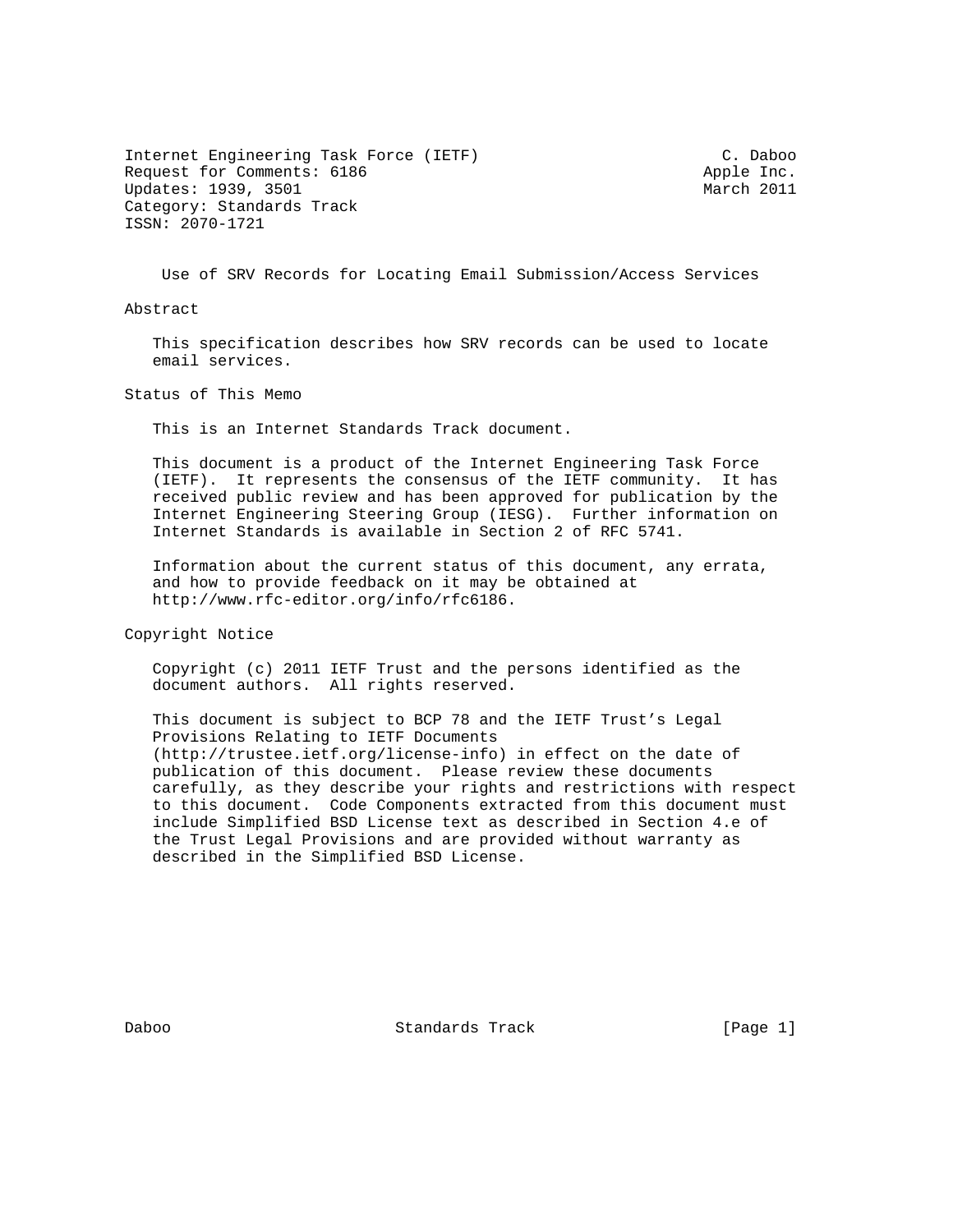Table of Contents

|  |    | Conventions Used in This Document 3    |  |  |  |  |  |  |  |  |  |  |  |  |
|--|----|----------------------------------------|--|--|--|--|--|--|--|--|--|--|--|--|
|  |    |                                        |  |  |  |  |  |  |  |  |  |  |  |  |
|  |    |                                        |  |  |  |  |  |  |  |  |  |  |  |  |
|  | 32 | IMAP                                   |  |  |  |  |  |  |  |  |  |  |  |  |
|  |    |                                        |  |  |  |  |  |  |  |  |  |  |  |  |
|  |    | 3.4. Priority for Domain Preferences 4 |  |  |  |  |  |  |  |  |  |  |  |  |
|  |    |                                        |  |  |  |  |  |  |  |  |  |  |  |  |
|  |    | Guidance for Service Providers 6       |  |  |  |  |  |  |  |  |  |  |  |  |
|  |    |                                        |  |  |  |  |  |  |  |  |  |  |  |  |
|  |    |                                        |  |  |  |  |  |  |  |  |  |  |  |  |
|  |    |                                        |  |  |  |  |  |  |  |  |  |  |  |  |
|  |    | 8.1. Normative References 8            |  |  |  |  |  |  |  |  |  |  |  |  |
|  |    | 8.2. Informative References 8          |  |  |  |  |  |  |  |  |  |  |  |  |
|  |    |                                        |  |  |  |  |  |  |  |  |  |  |  |  |

## 1. Introduction

 Internet email protocols include SMTP [RFC5321], IMAP [RFC3501], and POP3 [RFC1939]. IMAP and POP3 are both message store access protocols used by message store user agents (MUAs) to manipulate email messages after delivery. [RFC4409] defines a "profile" of the SMTP service that is specifically used for message submission. MUAs are expected to submit messages to mail submission agents (MSAs) using this approach.

 [RFC2782] defines a DNS-based service discovery protocol that has been widely adopted as a means of locating particular services within a local area network and beyond, using DNS SRV resource records (RRs).

 [RFC5321] specifies how to use DNS MX RRs to locate SMTP services for a domain. However, MUAs are expected to use the submission protocol defined in [RFC4409], which does not use MX records.

 Typically MUAs have required users to enter a fully qualified domain name (FQDN) and port information for the services they need. This is not ideal as the way in which server configuration information is specified can differ from MUA to MUA, and can be confusing to users, leading to errors when inputting the details. Alternatively, some MUAs have adopted a complex "auto-discovery" process involving probing a domain to see what services might be available. A better approach to all this would be to require minimal information to be entered by a user that would result in automatic configuration of appropriate services for that user. The minimal information entered would be the user's email address.

Daboo Standards Track [Page 2]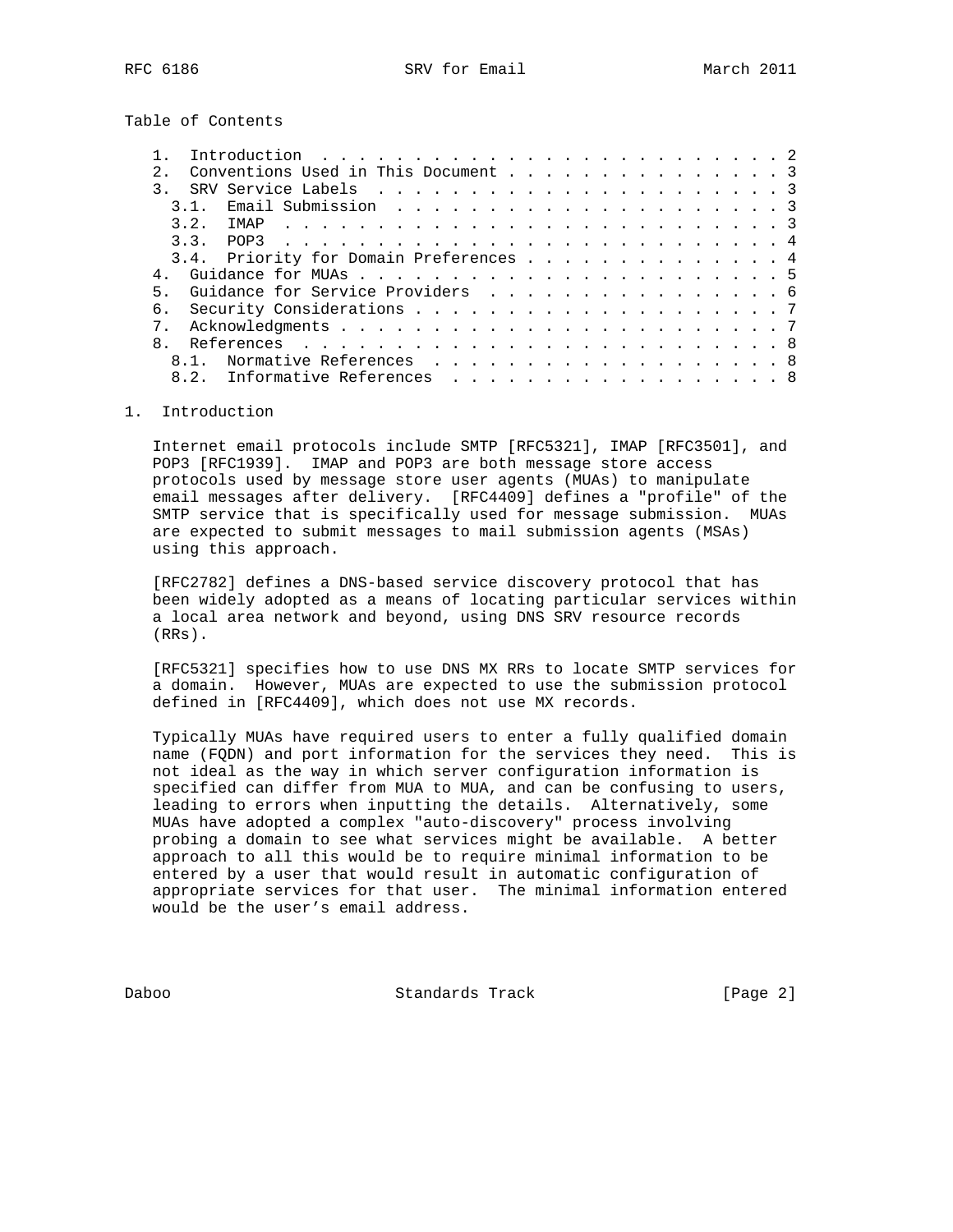This specification defines new SRV service types for the message submission, IMAP, and POP3 services, to enable simple auto configuration of MUAs. The priority field of the SRV record can also be used to indicate a preference for one message store access protocol over another.

2. Conventions Used in This Document

 The key words "MUST", "MUST NOT", "REQUIRED", "SHALL", "SHALL NOT", "SHOULD", "SHOULD NOT", "RECOMMENDED", "MAY", and "OPTIONAL" in this document are to be interpreted as described in [RFC2119].

Email-related terminology from [RFC5598] is used.

- 3. SRV Service Labels
- 3.1. Email Submission

 This specification adds one SRV service label for message submission [RFC4409]:

 submission: Identifies an MSA using [RFC4409]. Note that this covers connections both with and without Transport Layer Security (TLS) [RFC5246] as defined for SMTP in [RFC3207].

Example: service record

submission. tcp SRV 0 1 587 mail.example.com.

3.2. IMAP

This specification adds two SRV service labels for IMAP [RFC3501]:

- \_imap: Identifies an IMAP server that MAY advertise the "LOGINDISABLED" capability and MAY require the MUA to use the "STARTTLS" command prior to authentication. Although these two extensions are mandatory-to-implement for both MUAs and IMAP servers, they are not mandatory-to-use by service providers.
- \_imaps: Identifies an IMAP server where TLS [RFC5246] is initiated directly upon connection to the IMAP server.

Example: service record

\_imap.\_tcp SRV 0 1 143 imap.example.com.

Daboo Standards Track [Page 3]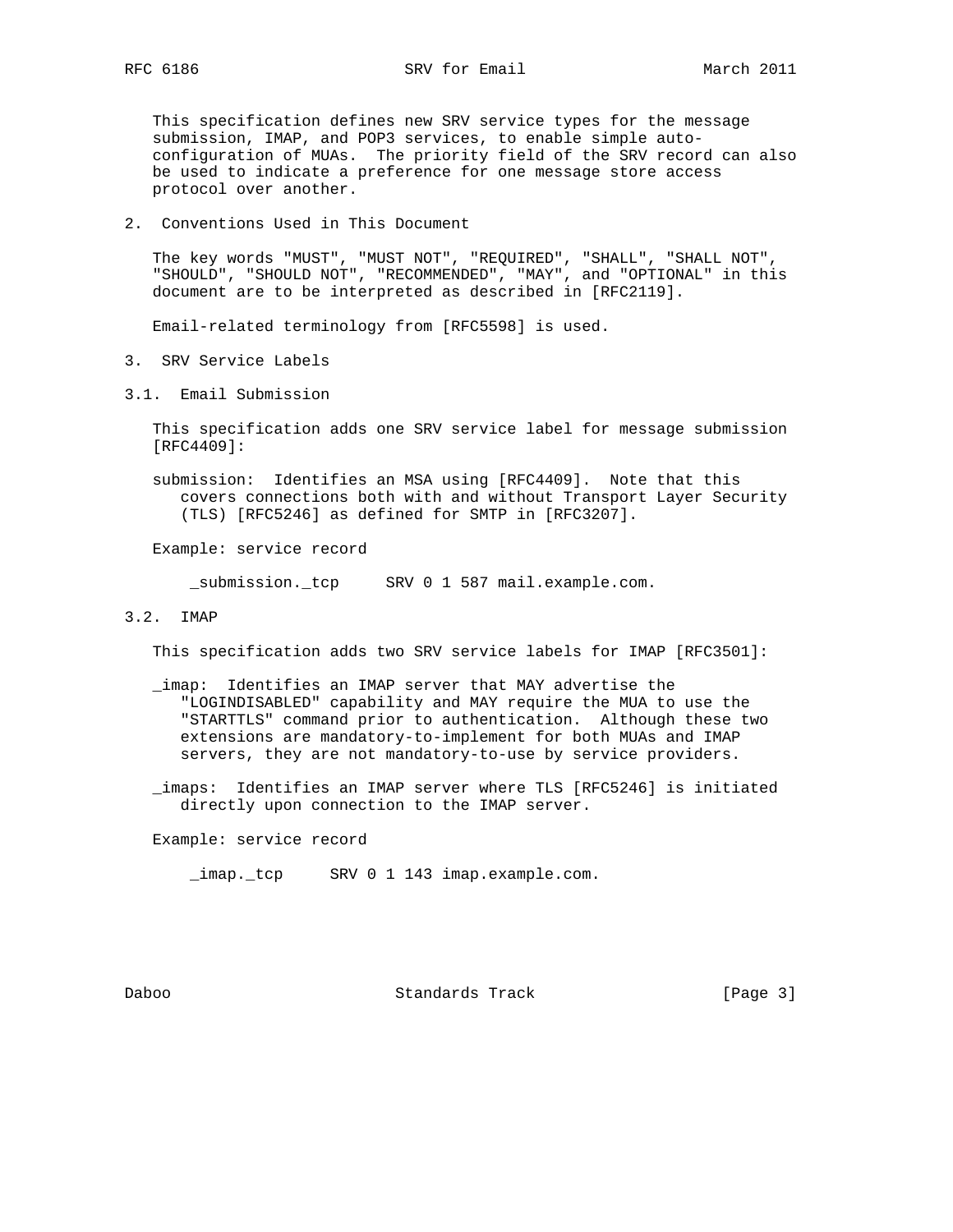Example: service record

\_imaps.\_tcp SRV 0 1 993 imap.example.com.

3.3. POP3

This specification adds two SRV service labels for POP3 [RFC1939]:

 \_pop3: Identifies a POP3 server that MAY require the MUA to use the "STLS" extension command [RFC2595] prior to authentication.

 \_pop3s: Identifies a POP3 server where TLS [RFC5246] is initiated directly upon connection to the POP3 server.

Example: service record

\_pop3.\_tcp SRV 0 1 110 pop3.example.com.

Example: service record

\_pop3s.\_tcp SRV 0 1 995 pop3.example.com.

3.4. Priority for Domain Preferences

 The priority field in the SRV RR allows a domain to indicate that some records have a higher preference than others in the DNS query results (determined by those records having a lower-numbered priority value). Typically, this is used for choosing a record from a set for a single service label; however, it is not restricted to choice within only one service.

 Often a site will offer both IMAP and POP3 message store access services for users. However, the site may have a preference for one over the other that they want to convey to the user to ensure that, when the user has an MUA capable of using both IMAP and POP3, the preferred choice is used.

 To aid with this choice, sites SHOULD offer both sets of IMAP (\_imap and/or \_imaps) and POP3 (\_pop3 and/or \_pop3s) SRV records in their DNS and set the priority for those sets of records such that the "preferred" service has a lower-numbered priority value than the other. When an MUA supports both IMAP and POP3, it SHOULD retrieve records for both services and then use the service with the lowest priority value. If the priority is the same for both services, MUAs are free to choose whichever one is appropriate. When considering multiple records for different protocols at the same priority but with different weights, the client MUST first select the protocol it

Daboo Standards Track [Page 4]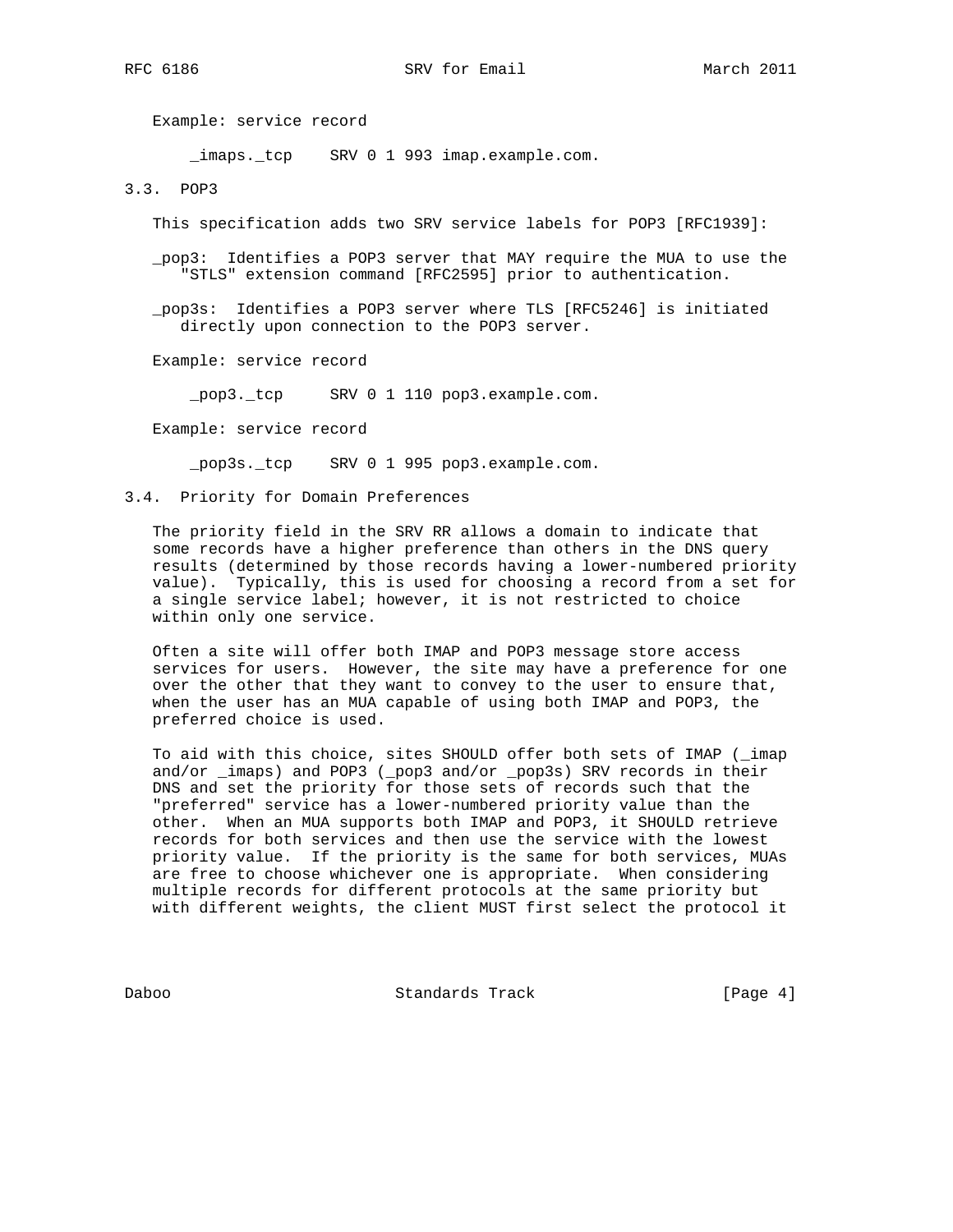intends to use, then perform the weight selection algorithm given in [RFC2782] on the records associated with the selected protocol.

 Example: service records for both IMAP and POP3, with IMAP having a lower-numbered priority value (0) than POP3 (10), indicating to the MUA that IMAP is preferred over POP3, when the MUA can support either service.

 \_imap.\_tcp SRV 0 1 143 imap.example.com. \_pop3.\_tcp SRV 10 1 110 pop3.example.com.

 In addition, with SRV RRs it is possible to indicate that a particular service is not supported at all at a particular domain by setting the target of an SRV RR to ".". If such records are present, clients MUST assume that the specified service is not available, and instead make use of the other SRV RRs for the purposes of determining the domain preference.

 Example: service records for IMAP and POP3 with both TLS and non-TLS service types are present. Both IMAP and POP3 non-TLS service types are marked as not available. IMAP (with TLS) has a lower-numbered priority value 0 than POP3 (with TLS) at priority 10, indicating to the MUA that IMAP is preferred over POP3, when the MUA can support either service, and only the TLS versions of the services are available.

| imap. tcp   | SRV 000 |  |          |                                |
|-------------|---------|--|----------|--------------------------------|
| imaps. tcp  |         |  |          | SRV 0 1 993 imap.example.com.  |
| pop3. tcp   |         |  | SRV 000. |                                |
| _pop3s._tcp |         |  |          | SRV 10 1 995 pop3.example.com. |

4. Guidance for MUAs

 By using SRV records as above, MUAs need initially only to prompt the user for their email address [RFC5322]. The "local-part" and "domain" portions are then extracted from the email address by the MUA. The MUA uses the "domain" portion as the service domain to perform SRV lookups for the services it wants to configure. If the SRV lookup is successful, the target FQDN and port for the service can be determined and used to complete MUA configuration. If an SRV record is not found, the MUA will need to prompt the user to enter the FQDN and port information directly, or use some other heuristic. In the case of multiple SRV records returned for a particular service, the MUA MUST use the priority and weight fields in the record to determine which one to use (as per [RFC2782]).

 MUAs that support both POP3 and IMAP use the procedure in Section 3.4 to choose between each service when both are offered.

Daboo Standards Track [Page 5]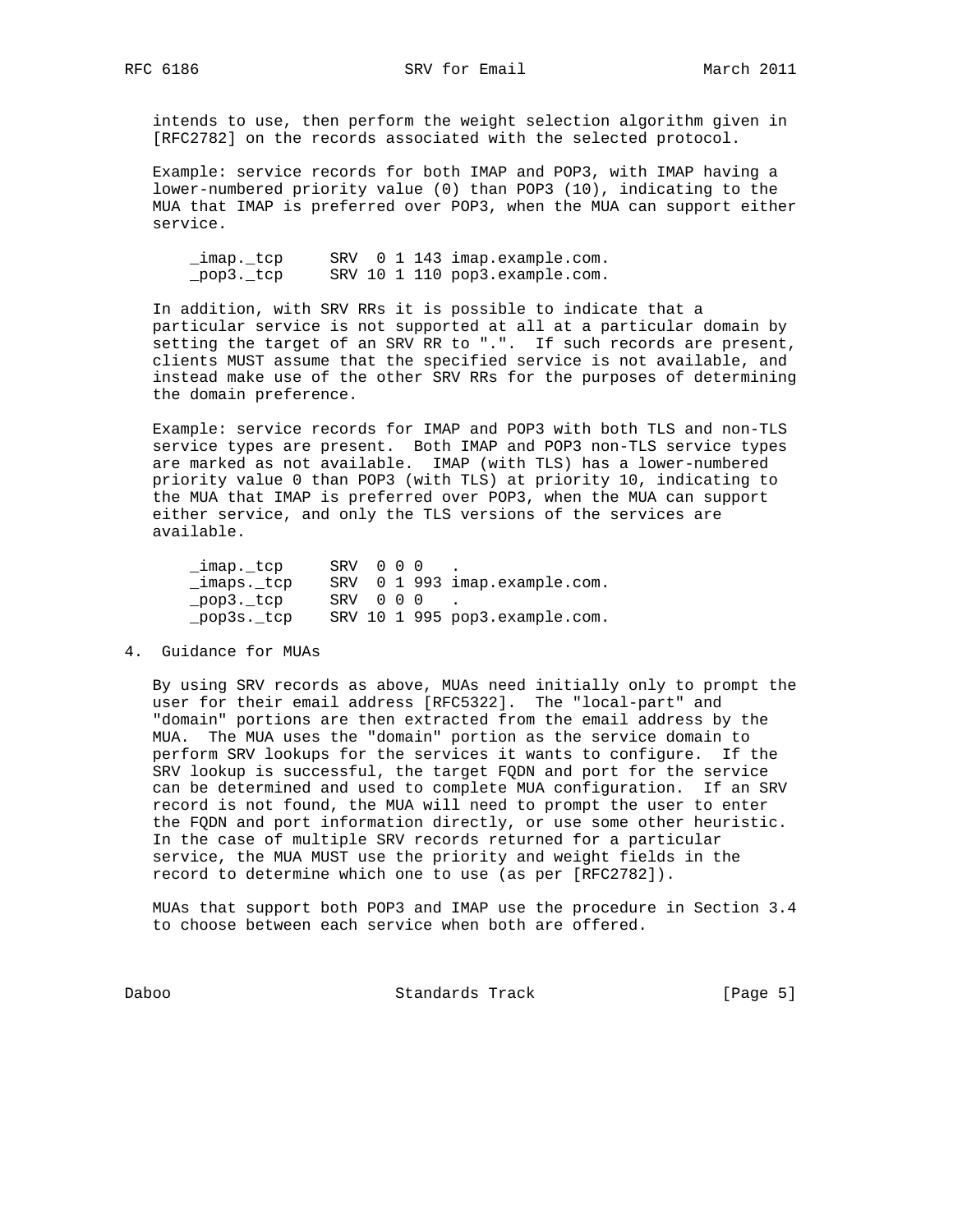Subsequent to configuration, the MUA will connect to the service. When using "imaps" or "pop3s" services, a TLS [RFC5246] negotiation is done immediately upon connection. With "imap", "pop3", and "submission" services, the "STARTTLS", "STLS", and "STARTTLS" commands respectively are used to initiate a protected connection using TLS [RFC5246]. When using TLS in this way, MUAs SHOULD use the TLS Server Name Indication [RFC6066]. Certificate verification MUST use the procedure outlined in Section 6 of [RFC6125] in regard to verification with an SRV RR as the starting point.

 Once a suitable connection has been made, and any required protection set up, the MUA will typically need to authenticate with the IMAP, POP3, or SMTP (submission) server. The details of that are governed by the specific protocols themselves, though often times a "user identifier" is required for some form of user/password authentication. When a user identifier is required, MUAs MUST first use the full email address provided by the user, and if that results in an authentication failure, SHOULD fall back to using the "local part" extracted from the email address. This is in line with the guidance outlined in Section 5. If both these user identifiers result in authentication failure, the MUA SHOULD prompt the user for a valid identifier.

 Once a successful connection and authentication have been done, MUAs SHOULD cache the service details (hostname, port, user identity) that were successfully used, and reuse those when connecting again at a later time.

 If a subsequent connection attempt fails, or authentication fails, MUAs SHOULD re-try the SRV lookup to "refresh" the cached data for the same protocol the client had chosen earlier; i.e., this means that the client MUST NOT change from IMAP service to POP3 (or vice versa) due to changes in the corresponding SRV priorities without user interaction.

5. Guidance for Service Providers

 Service providers wanting to offer IMAP, POP3, or SMTP (submission) services that can be configured by MUAs using SRV records need to follow certain guidelines to ensure proper operation.

 a. IMAP, POP3, and SMTP (submission) servers SHOULD be configured to allow authentication with email addresses or email local-parts. In the former case, the email addresses MUST NOT conflict with other forms of permitted user login name. In the latter case, the email local-parts need to be unique across the server and MUST NOT conflict with any login name on the server.

Daboo Standards Track [Page 6]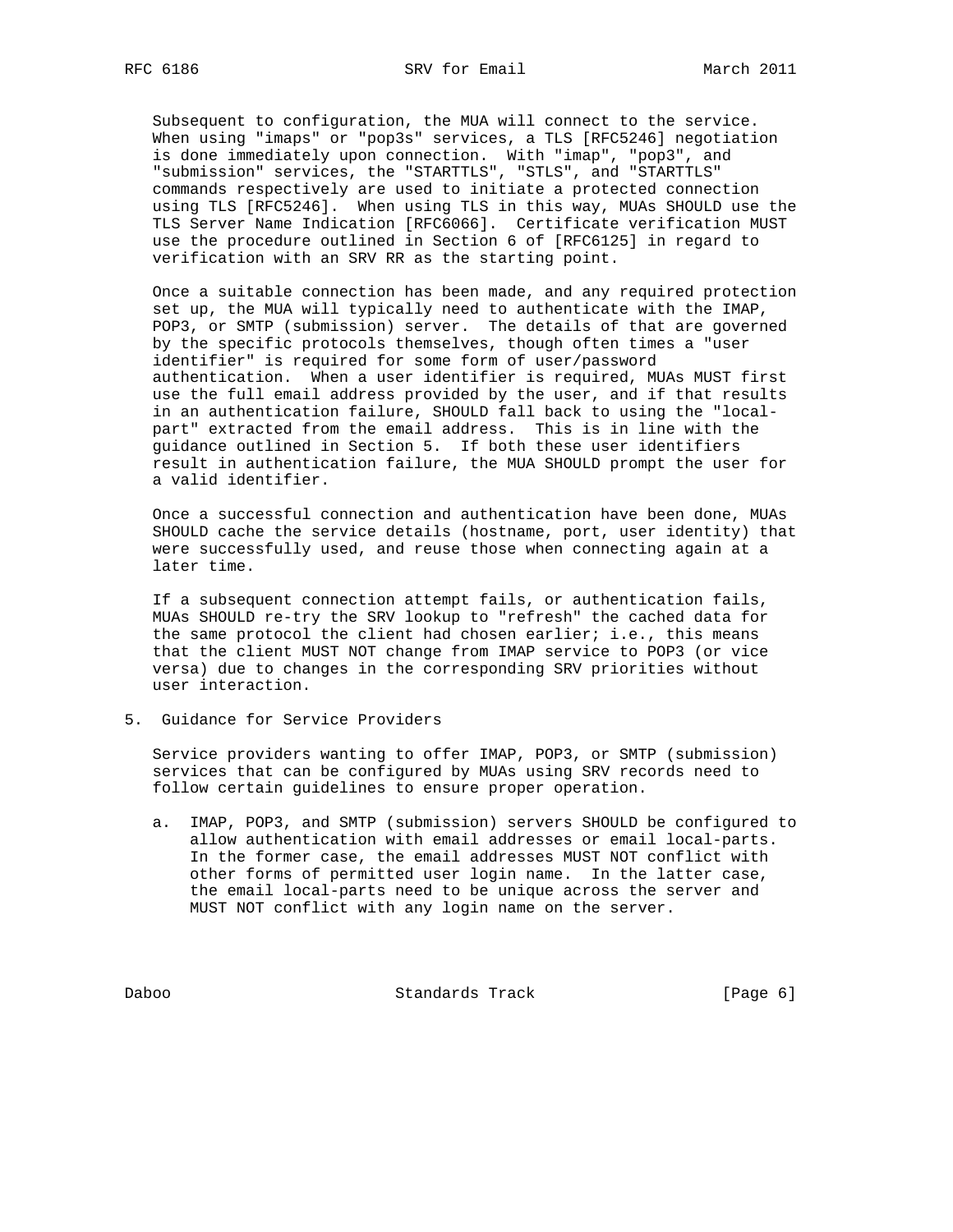- b. If the service provider uses TLS [RFC5246], the service provider MUST ensure a certificate is installed that can be verified by MUAs using the procedure outlined in Section 6 of [RFC6125] in regard to verification with an SRV RR as the starting point. If the service provider hosts multiple domains on the same IP address, then the service provider MUST enable support for the TLS Server Name Indication [RFC6066].
- c. Install the appropriate SRV records for the offered services.
- 6. Security Considerations

 If a user has explicitly requested a connection with a transport layer security mechanism (user interfaces sometimes present this choice as a "use SSL" or "secure connection" checkbox), the MUA MUST successfully negotiate transport layer security prior to sending an authentication command. For example, the MUA MAY do this with "imaps", "pop3s", "imap" with "STARTTLS", or "pop3" with "STLS". Service providers MAY offer any subset of these four options for the mail service.

 A malicious attacker with access to the DNS server data, or able to get spoofed answers cached in a recursive resolver, can potentially cause MUAs to connect to any IMAP, POP3, or submission server chosen by the attacker. In the absence of a secure DNS option, MUAs SHOULD check that the target FQDN returned in the SRV record matches the original service domain that was queried. If the target FQDN is not in the queried domain, MUAs SHOULD verify with the user that the SRV target FQDN is suitable for use before executing any connections to the host. Alternatively, if TLS [RFC5246] is being used for the email service, MUAs MUST use the procedure outlined in Section 6 of [RFC6125] to verify the service.

 Implementations of TLS [RFC5246] typically support multiple versions of the protocol as well as the older Secure Sockets Layer (SSL) protocol. Because of known security vulnerabilities, email clients and email servers MUST NOT request, offer, or use SSL 2.0. See Appendix E.2 of [RFC5246] for further details.

7. Acknowledgments

 Thanks to Tony Finch, Ned Freed, Alfred Hoenes, Suresh Krishnan, Alexey Melnikov, Chris Newman, and Phil Pennock for feedback and suggestions. Some of this work is based on a previously drafted document by John Klensin and Eric Hall.

Daboo Standards Track [Page 7]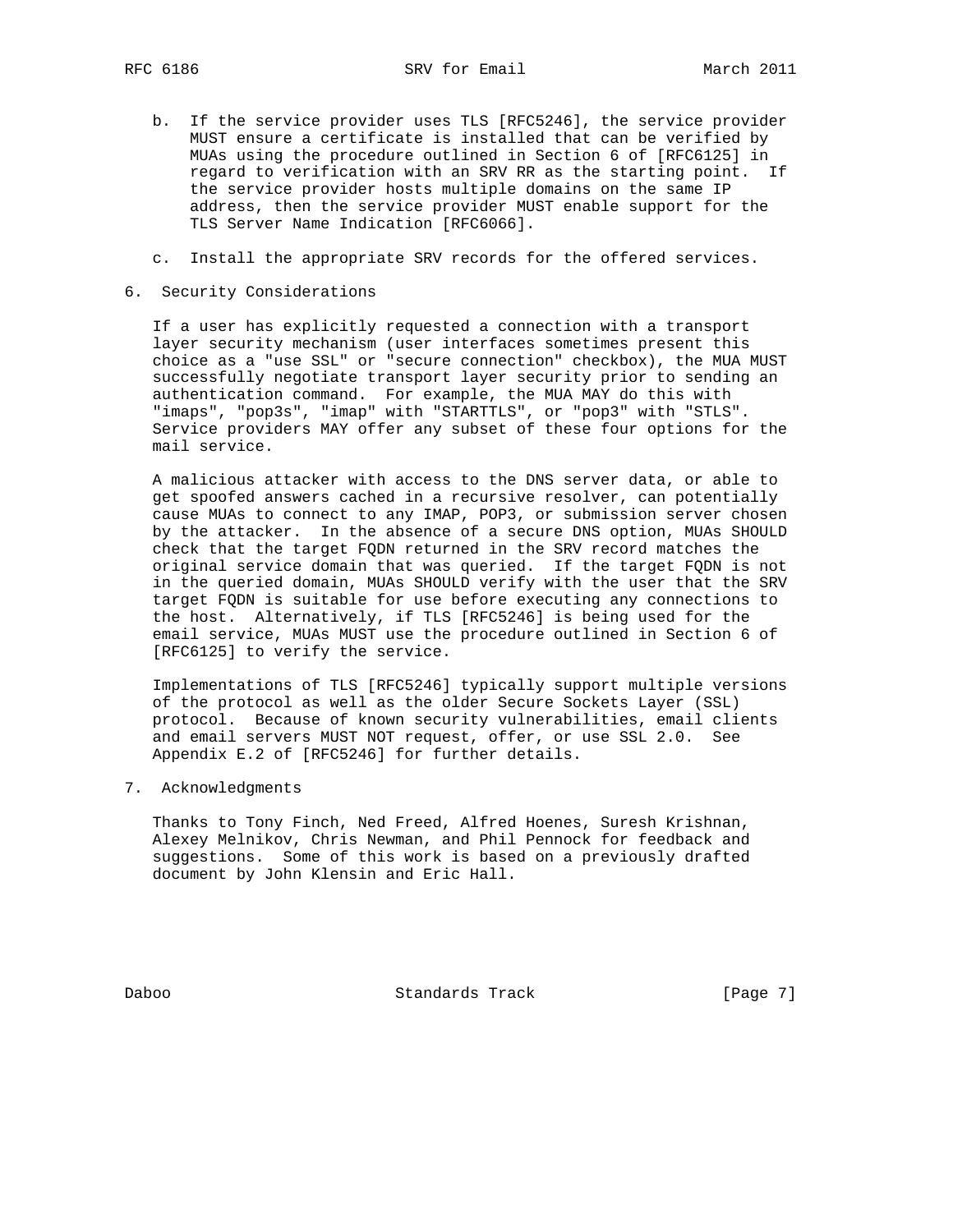## 8. References

- 8.1. Normative References
	- [RFC1939] Myers, J. and M. Rose, "Post Office Protocol Version 3", STD 53, RFC 1939, May 1996.
	- [RFC2119] Bradner, S., "Key words for use in RFCs to Indicate Requirement Levels", BCP 14, RFC 2119, March 1997.
	- [RFC2595] Newman, C., "Using TLS with IMAP, POP3 and ACAP", RFC 2595, June 1999.
	- [RFC2782] Gulbrandsen, A., Vixie, P., and L. Esibov, "A DNS RR for specifying the location of services (DNS SRV)", RFC 2782, February 2000.
	- [RFC3207] Hoffman, P., "SMTP Service Extension for Secure SMTP over Transport Layer Security", RFC 3207, February 2002.
	- [RFC3501] Crispin, M., "INTERNET MESSAGE ACCESS PROTOCOL VERSION 4rev1", RFC 3501, March 2003.
	- [RFC4409] Gellens, R. and J. Klensin, "Message Submission for Mail", RFC 4409, April 2006.
- [RFC5246] Dierks, T. and E. Rescorla, "The Transport Layer Security (TLS) Protocol Version 1.2", RFC 5246, August 2008.
	- [RFC5321] Klensin, J., "Simple Mail Transfer Protocol", RFC 5321, October 2008.
	- [RFC5322] Resnick, P., Ed., "Internet Message Format", RFC 5322, October 2008.
	- [RFC6066] Eastlake, D., "Transport Layer Security (TLS) Extensions: Extension Definitions", RFC 6066, January 2011.
	- [RFC6125] Saint-Andre, P. and J. Hodges, "Representation and Verification of Domain-Based Application Service Identity within Internet Public Key Infrastructure Using X.509 (PKIX) Certificates in the Context of Transport Layer Security (TLS)", RFC 6125, March 2011.
- 8.2. Informative References
	- [RFC5598] Crocker, D., "Internet Mail Architecture", RFC 5598, July 2009.

Daboo Standards Track [Page 8]